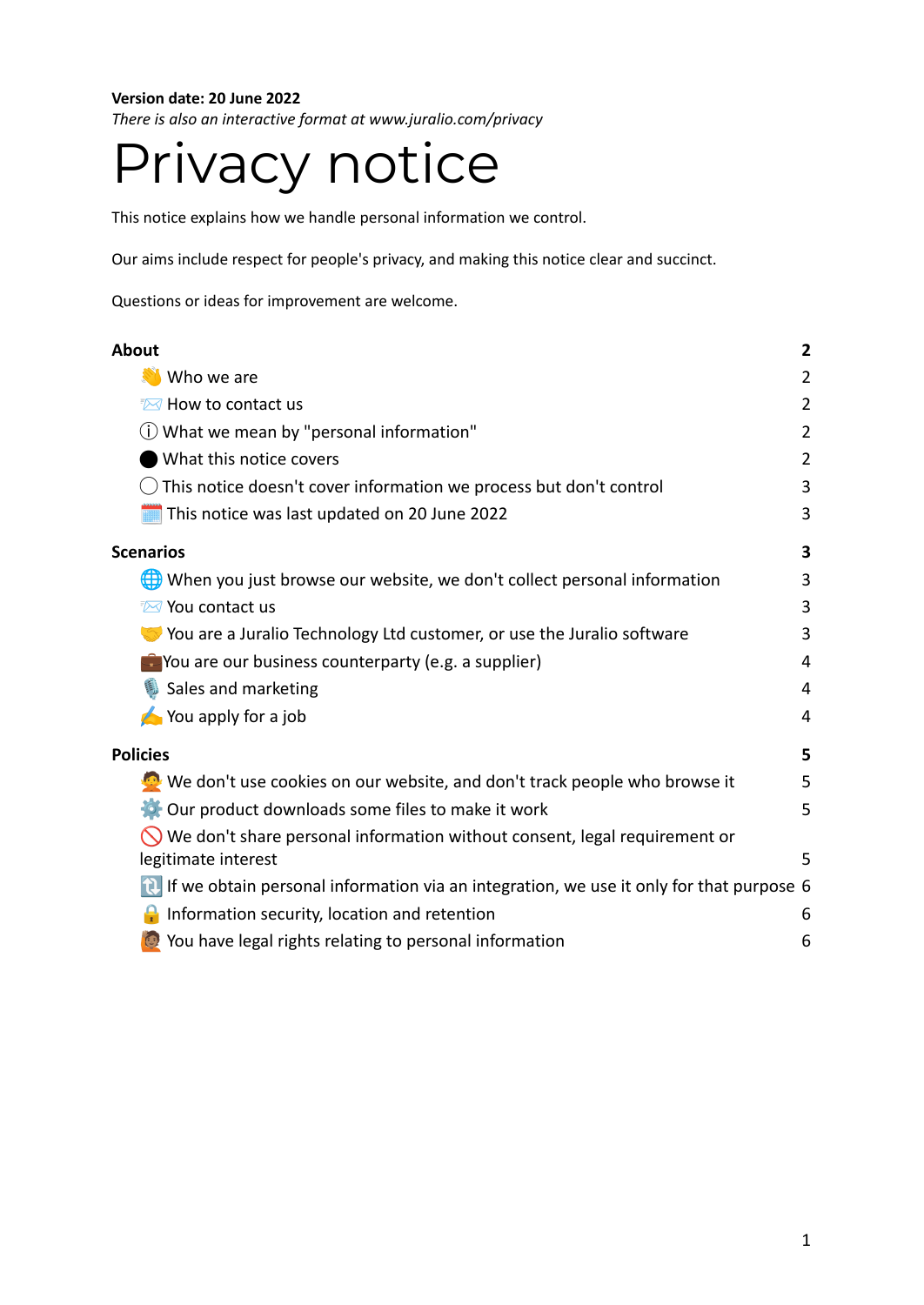# <span id="page-1-0"></span>**About**

## <span id="page-1-1"></span>**Who we are**

We are the Juralio group of companies, comprising Juralio Technology Ltd (*Scottish company number SC571514*) and its parent company, Juralio Ltd (Scottish company number SC441468).

In this notice, the words 'we', 'our' and 'us' refer to both or each of Juralio Technology Ltd and Juralio Ltd or, where the context requires, to a particular one of them.

Our offices are at Unit 8, 20 Greenmarket, Dundee DD1 4QB, Scotland.

We make the Juralio software product, described on the website, Juralio.com

The website Juralio.com is operated by Juralio Technology Ltd. Our customers contract with Juralio Technology Ltd. Our staff are employed by Juralio Ltd. Our suppliers may have contracts with either depending on the circumstances.

<span id="page-1-2"></span>The following sections indicate which company or companies is or are the data controllers in different contexts.

#### **How to contact us**

<span id="page-1-3"></span>Please email us at [info@juralio.com](mailto:info@juralio.com)

## ⓘ **What we mean by "personal information"**

We mean information relating to an identified or identifiable individual – this may be referred to as "personal data" or "personally identifiable information". .

Simple examples include your name, email address, phone number, the organisation you work for and your role there. An example of personal information relating to an identifiable individual may be an IP address used by you.

The **Scenarios** section of this notice indicates types of personal information we may collect in particular contexts. The **Policies** section mentions certain types of personal information which we aim not to collect.

**Note:** we generally don't process sensitive personal information (*also known as "special category personal data"*)

- That means things like health information, ethnic origin, political views and other information which is more sensitive than usual. For more detail, see this [explanation](https://ico.org.uk/for-organisations/guide-to-data-protection/guide-to-the-general-data-protection-regulation-gdpr/lawful-basis-for-processing/special-category-data/#scd1) by the UK Information Commissioner's Office.
- If for some specific reason (*e.g. in a recruitment context*) we intend to collect any personal information of that type, we will consider carefully whether we really need it, ask you specifically in advance, and make sure you know why we believe we need it.
- If it is agreed that such information may be stored in our software product, we will address this topic specifically in our contract with our customer.
- You should not store such personal information (including any sensitive personal information) in our product unless expressly permitted in such a contract (as indicated to you by your employer if they're our customer or, if not, by the other person who permits you access to their Juralio instance).

## <span id="page-1-4"></span>⬤ **What this notice covers**

This notice explains how we treat personal information which we control.

- What we collect
- Why we do so
- How we handle it
- Our lawful reasons (a data protection law concept)
- Our broader policies

The **Scenarios** section tells you how we approach particular situations. The **Policies** section explains our approach more generally.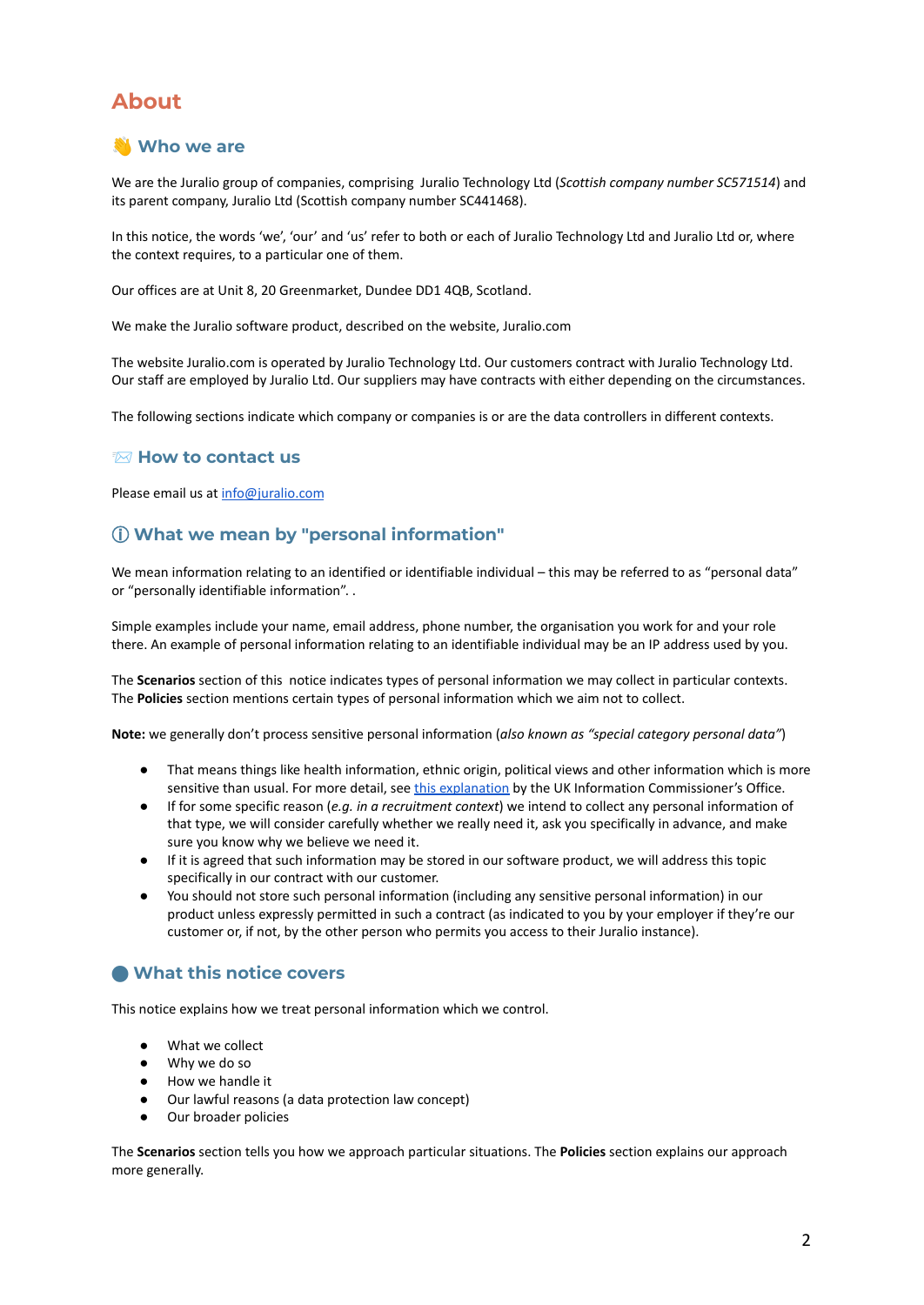## <span id="page-2-0"></span>◯ **This notice doesn't cover information we process but don't control**

This notice **doesn't** cover personal information which we process on behalf of the person who controls it.

With respect to personal information processed in our software product, Juralio:

- We control limited personal information necessary for sign up and log-in purposes, our billing and invoicing purposes, other product technical purposes, such as whether a particular user's account was activated.
- But we're typically not the controller of information which users of our product add to it. The controller of such information will typically be our customer. You should consult them, or their privacy notice or policy, with any queries about their handling of personal information which they control.

## <span id="page-2-1"></span>**This notice was last updated on 20 June 2022**

<span id="page-2-2"></span>We record changes. Please get in touch if a prior version is relevant to you.

# **Scenarios**

## <span id="page-2-3"></span>**When you just browse our website, we don't collect personal information**

<span id="page-2-4"></span>If you go beyond browsing and contact us via this website, please see the scenarios below.

## **You contact us**

| Information we may gather                                                                                                                  | Why we may gather it                |
|--------------------------------------------------------------------------------------------------------------------------------------------|-------------------------------------|
| Name<br>Contact details<br>Organisation you represent<br>Your role there<br>Anything else you choose to tell us<br>٠                       | To enable us to deal with you query |
| How we may gather it                                                                                                                       | Lawful reason                       |
| By the method you use to contact us<br>For example: email, phone, messaging, social media, the<br>$\bullet$<br>contact form on our website | Consent                             |
| Data Controllers: Juralio Technology Ltd and Juralio Ltd                                                                                   |                                     |

## <span id="page-2-5"></span>**You are our customer, or use the Juralio software**

| Information we may gather                                                                                                                                                            | Why we may gather it                                                                                                                                                                                                                                                                                                               |
|--------------------------------------------------------------------------------------------------------------------------------------------------------------------------------------|------------------------------------------------------------------------------------------------------------------------------------------------------------------------------------------------------------------------------------------------------------------------------------------------------------------------------------|
| Your name<br>Your contact details, including your email address<br>The organisation you represent and your role there                                                                | To identify you when you sign up to our product<br>٠<br>To enable you to log in to and use our product<br>To update you about our product and company<br>To verify that you are a customer or user when you contact us<br>To maintain and develop our relationship with you<br>To verify usage and billing in the event of a query |
| How we may gather it                                                                                                                                                                 | Lawful reason                                                                                                                                                                                                                                                                                                                      |
| Business communications with you and your colleagues<br>in connection with your or your organisation's use of<br>our product<br>Business communications with you and your colleagues | We have a legitimate interest to provide you with our product. This<br>includes things such as using your personal information to allow<br>you to sign up and log in, keep in touch where you have bought or                                                                                                                       |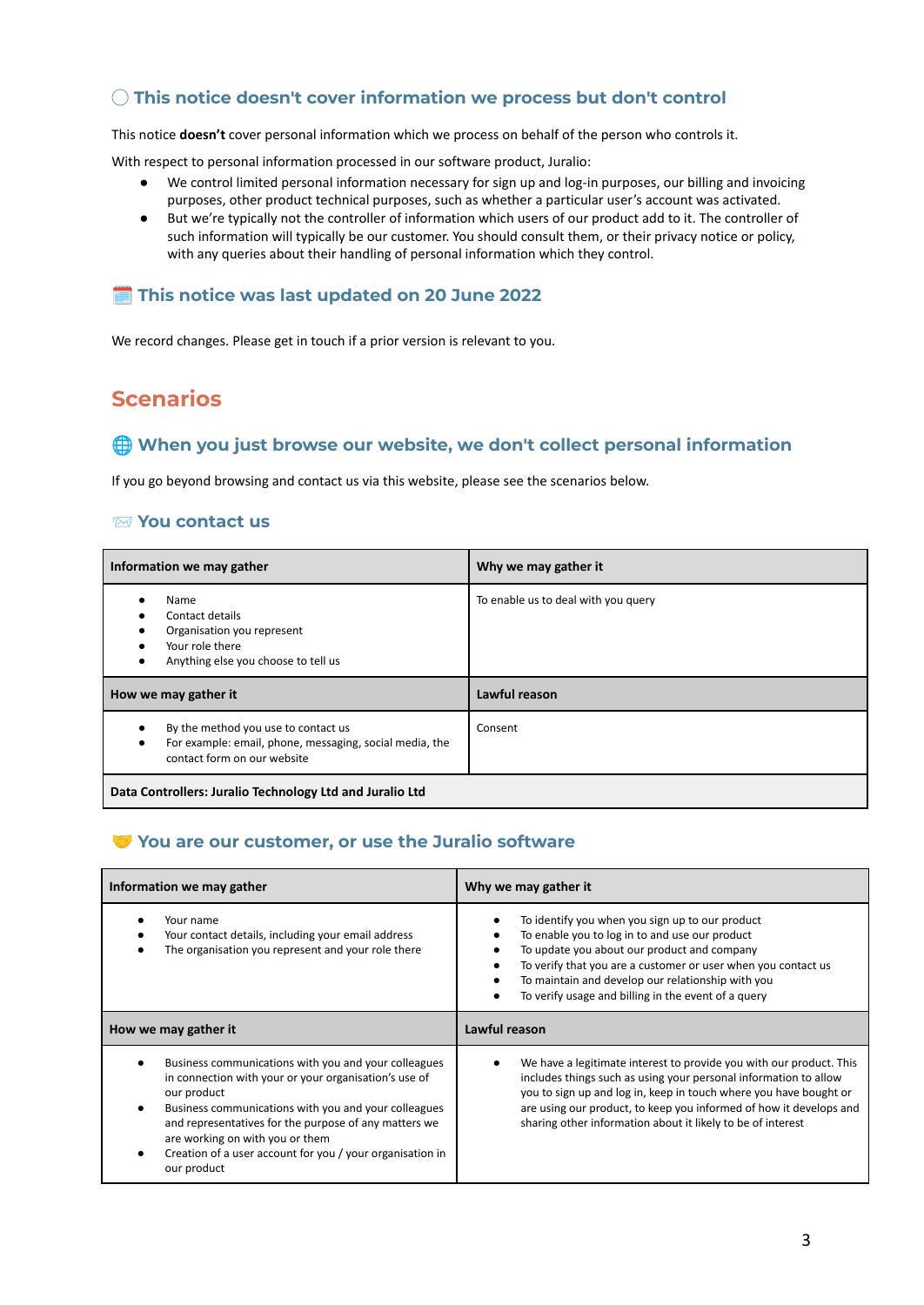| When you sign in to your account within the product |                                                          |
|-----------------------------------------------------|----------------------------------------------------------|
|                                                     | Data Controllers: Juralio Technology Ltd and Juralio Ltd |

# <span id="page-3-0"></span>**You are our business counterparty (e.g. a supplier)**

| Information we may gather                                                                                                                        | Why we may gather it                                                                                                                        |
|--------------------------------------------------------------------------------------------------------------------------------------------------|---------------------------------------------------------------------------------------------------------------------------------------------|
| Your name<br>Your contact details, including your email address<br>The organisation you represent and your role there                            | To maintain and develop our relationship with you<br>٠<br>To contract or otherwise do business with you / the organisation<br>you represent |
| How we may gather it                                                                                                                             | Lawful reason                                                                                                                               |
| Business communications with you and your colleagues<br>and representatives for the purpose of any matters we<br>are working on with you or them | We have a legitimate interest to maintain business relationships<br>٠<br>with you and the organisation you represent (as applicable).       |
| Data Controllers: Juralio Technology Ltd and Juralio Ltd                                                                                         |                                                                                                                                             |

# <span id="page-3-1"></span>**Sales and marketing**

| Information we may gather                                                                                                                                                                                                                 | Why we may gather it                                                                                                                                              |
|-------------------------------------------------------------------------------------------------------------------------------------------------------------------------------------------------------------------------------------------|-------------------------------------------------------------------------------------------------------------------------------------------------------------------|
| Name<br>Contact details<br>Organisation you represent<br>Your role there<br>Anything else you choose to tell us                                                                                                                           | Contacting you and staying in touch for sales, marketing and<br>relationship purposes                                                                             |
| How we may gather it                                                                                                                                                                                                                      | Lawful reason                                                                                                                                                     |
| Individualised contact, for example in response to<br>inquiries you have made<br>Mailing lists on topics we think are likely to interest you,<br>such as product updates and company news - but we'll<br>include an option to unsubscribe | Our legitimate interest in marketing and selling our product and<br>developing or maintaining relationships with people likely to be<br>interested in our product |
| Data Controllers: Juralio Technology Ltd and Juralio Ltd                                                                                                                                                                                  |                                                                                                                                                                   |

# <span id="page-3-2"></span>✍ **You apply for a job**

| Information we may gather                                                                                                                                                            | Why we may gather it                                                                                                                                                                                                                                                                                                                                             |
|--------------------------------------------------------------------------------------------------------------------------------------------------------------------------------------|------------------------------------------------------------------------------------------------------------------------------------------------------------------------------------------------------------------------------------------------------------------------------------------------------------------------------------------------------------------|
| <b>Name</b><br>Contact details<br>Citizenship and right to work in location(s) relevant to<br>the job<br>Education and work history<br>Criminal record (but not "spent" convictions) | Assessing the possibility of you working with us<br>Unless you actually start working for us, we will delete such<br>information after the job application process has been<br>completed, within a time determined by our information<br>retention policy. We'll delete it sooner if you ask us to, and we'll<br>only keep it longer with your specific consent. |
| How we may gather it                                                                                                                                                                 |                                                                                                                                                                                                                                                                                                                                                                  |
|                                                                                                                                                                                      | Lawful reason                                                                                                                                                                                                                                                                                                                                                    |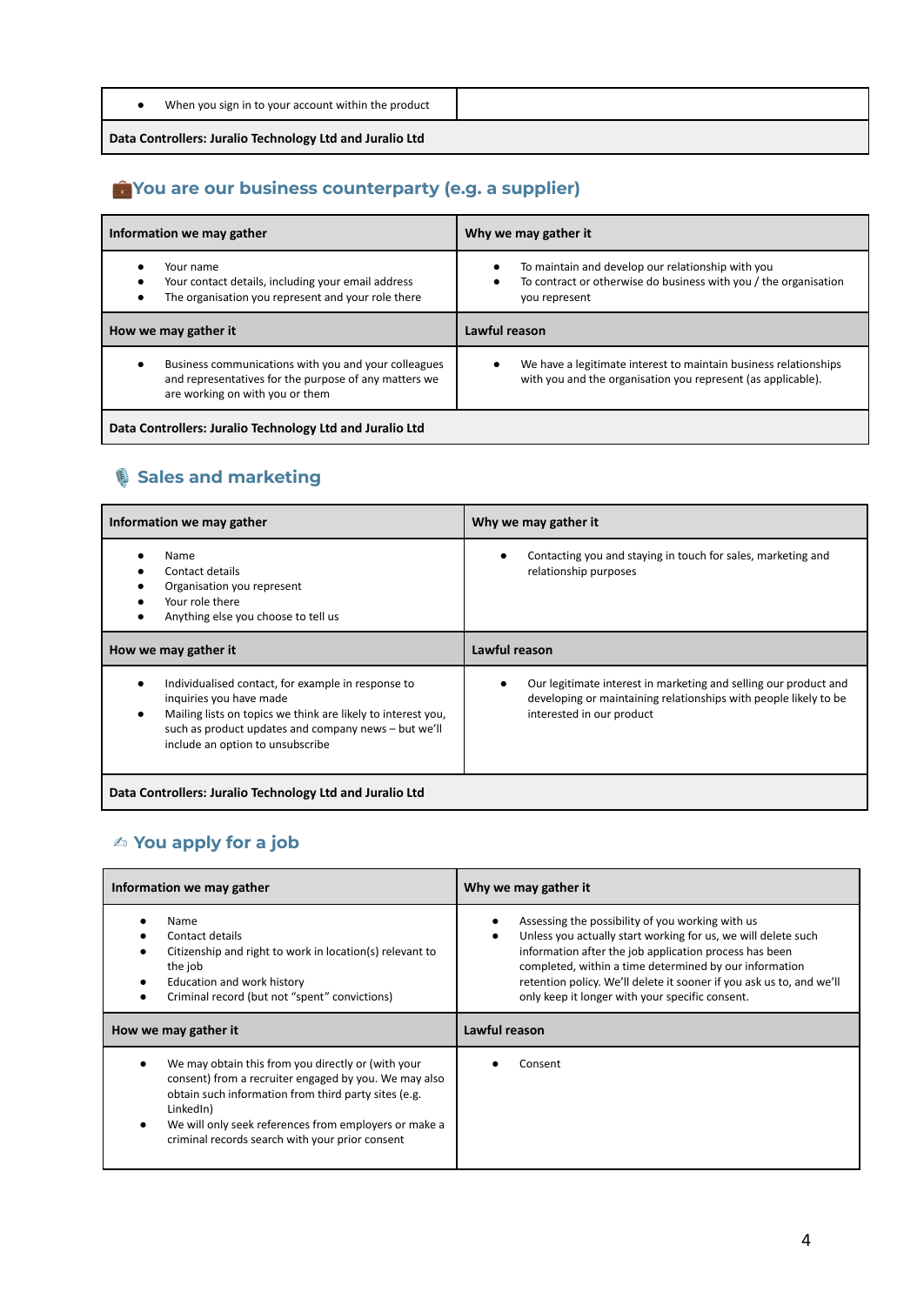| If you choose to give us further personal information then,<br>obviously, we will be collecting that as well. But we're well aware<br>of our legal and ethical obligations as employers not to ask for<br>certain information (e.g. family plans) and don't want to obtain<br>such information |  |
|------------------------------------------------------------------------------------------------------------------------------------------------------------------------------------------------------------------------------------------------------------------------------------------------|--|
| Data Controller: Juralio Ltd                                                                                                                                                                                                                                                                   |  |

# <span id="page-4-0"></span>**Policies**

# <span id="page-4-1"></span>**We don't use cookies on our website, and don't track people who browse it**

We don't use cookies or similar technologies on our website.

For the meaning of "cookies or similar technologies" see the UK Information [Commissioner's](https://ico.org.uk/for-organisations/guide-to-pecr/cookies-and-similar-technologies/) Office guidance.

Cookies can range from benign to the questionable. We don't use them at all on our website because:

- They aren't necessary to make it work.
- We don't want to track people across sites (a common reason for using cookies) we think that's inappropriate and we're not comfortable with the "cookie consent" approach of many websites.
- Although it's useful for a business to analyse how our website's being used, we can do that in a way we find good enough without using cookies or tracking people.

If, in future, we need to use cookies (for example, to provide a secure online option to buy a subscription to our product), we'll update our policy and this notice.

## <span id="page-4-2"></span>⚙ **Our product downloads some files to make it work**

When you sign in to our product, Juralio, your browser will store some files and information necessary for Juralio to work properly. We don't use this to track you.

If you are a customer or user of our product and would like more technical information about this, please contact us.

# <span id="page-4-3"></span> **We don't share personal information without consent, legal requirement or legitimate interest**

We don't share your personal information with other people unless:

- You **consent** specifically to us doing this.
- We are **legally required** to do so for example, to comply with a court order.
- We have a **legitimate interest** in doing so.

We may share your personal information on the basis of a legitimate interest in these cases:

- 1. We may share it within the Juralio group of companies, that is between Juralio Technology Ltd and Juralio **Ltd.** We do this in the legitimate interest of managing the corporate group's business effectively. Both companies follow a consistent approach to privacy.
- 2. **We may share it for secure storage and processing on cloud software platforms (for example, Google Workspace, Microsoft)** to help us manage documents, correspondence, messages, finance, sales, marketing, business relationships and business contacts. We assess the approach to security and privacy of such platforms before using them, and on an ongoing basis. Storing and processing information on them necessarily involves sharing it with the companies which operate such platforms. We do this in the legitimate interest of managing our business effectively.
- 3. We may share it (for example, with an authority or court) to prevent or remedy unlawful activity such as fraud or attempts to compromise the security of our website, company or product. We do this in the legitimate interest of protecting our business, team, product, customers and users.